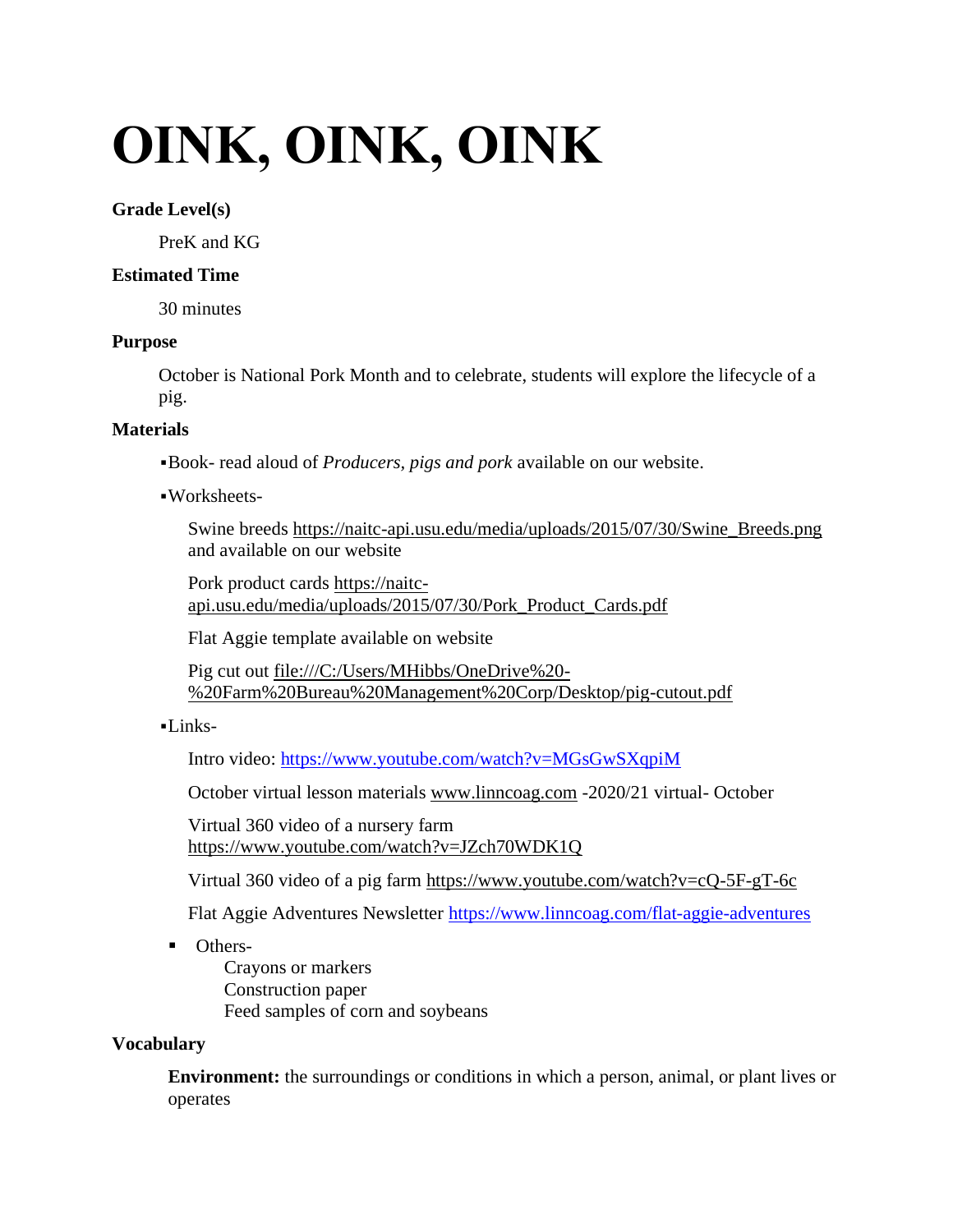**Litter:** the group of young animals born at one time

**Piglet:** a baby pig

**Pork:** meat that comes from pigs

**Predator:** an animal that preys on others

**Sow:** a mother pig

**Boar:** adult, male pig

**Wean:** to help a baby to stop feeding on its mother's milk and to eat other foods

# **Interest Approach – Engagement**

Ask students the following questions:

- What kind of animals and plants can you find on a farm?
- What do you think a farmer looks like?

Read the book *Producers, pigs and pork* or listen to the read-aloud video.

- What animal did you learn about in our story? What do pigs look like? (SHOW THE BREED DOC). There are red, black, white, and brown pigs. Some have spots and others are solid. You will also find different sizes and shapes of pigs.
- What did the farmer look like in the story?
- Who can be a farmer?
- Who else did you meet in the story?
- What do many Iowa pigs eat? (SHOW FEED SAMPLES)

#### **Background - Agricultural Connections**

Newborn pigs are called **piglets**. Piglets are born in a **litter** in a **farrowing house**. They weigh 2-3 pounds when they are born and start walking almost as soon as they are born. Mother pigs are called **sows**. For the first three weeks, piglets nurse from a sow about once every hour. At three weeks old, when the piglets weigh about 15-20 pounds, they are **weaned** and moved to a **nursery barn**. In the nursery barn, piglets are given solid feed and drink water from waterers. The pigs always have access to food and water, but do not overeat because they will only eat until they feel full. At eight weeks old, when the pigs are about 40-60 pounds, they are moved to a **finishing barn**. Pigs go to market when they are six months old and weigh 280 pounds.

**Pork** is meat that comes from pigs. Bacon, pork chops, ham, and sausage are examples of pork products. Pork fits in the protein section of MyPlate. It is an excellent source of protein, thiamine, niacin, riboflavin, vitamin  $B_6$ , and phosphorous and a good source of zinc and potassium.<sup>2</sup>

#### **Procedures**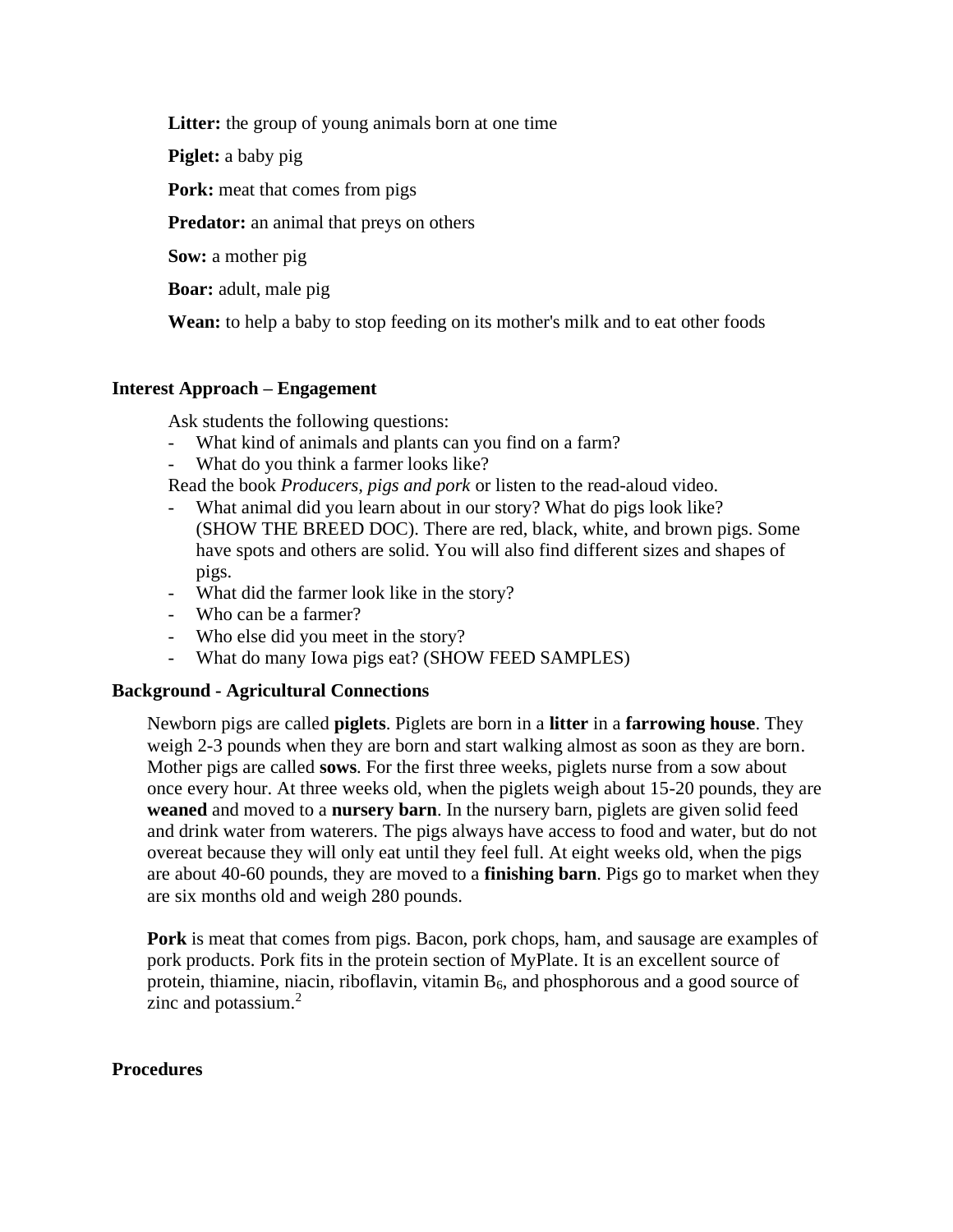1. Explain that pigs provide many things for humans. Next, conduct a scavenger hunt with your students to "find" the *Pork Product Cards* that are hidden throughout the classroom (if you don't want the students to get up and move around, place the cards in places where the students can see them from their desk). Choose 1 student at a time to find a card, then discuss the card and place it on the board.

**Bacon:** Thin slices of pork that has been cured to add flavor.

**Sausage:** Ground up pork meat with added spices.

**Ham:** Cured pork that is popular for Christmas, Easter or other family gatherings. It is also a popular sandwich meat.

**Canadian Bacon:** Cured pork meat. Your students may recognize it as part of a Hawaiian style pizza.

**Pork Chops:** A fresh (not cured) cut of pork popular for grilling.

**Cosmetics, Gelatin, Crayons, and Chalk:** These products from pigs are considered *byproducts* or secondary products. After the meat is harvested from a pig, the non-meat portions of the pig are used to make products such as these. Little to none of the pig is wasted or thrown away.

**Insulin:** The first insulin produced for humans with diabetes came from pigs (and cows). Pork insulin is no longer used for humans in the United States, but it can be used to make insulin for pets with diabetes.

**Heart Valves:** Pigs are very valuable to medical science. A pig's circulatory system is very similar to a human circulatory system. Pigs help in medical research to learn more about treatments for heart diseases in humans. A pig's heart valve can actually be transplanted into a human whose heart valve has failed. Pig heart valves have saved many lives.

2. Watch the two virtual 360\* field trips. Virtual 360 video of a nursery farm: <https://www.youtube.com/watch?v=JZch70WDK1Q>

Virtual 360 video of a pig farm:<https://www.youtube.com/watch?v=cQ-5F-gT-6c>

- 3. Hold a classroom discussion. What did you learn from the video?
- 4. Color Flat Aggie template and pig cut-out.
	- Farmers can be boys and girls; they don't look a certain way. You can be a pig farmer when you grow up! Color a picture of a pig farmer.
	- Pigs aren't only pink. They can look lots of different ways! Color a picture of an Iowa pig.
- 5. Optional: Glue Flat Aggie and pig template to construction paper.

#### **Organization Affiliation**

Lesson adapted by Morgan Hibbs from *Pigs on the Farm*, an original lesson plan from the National Ag in the Classroom website and *Adventures of Flat Aggie*, an original lesson plan from IALF.

# **Agriculture Literacy Outcomes**

# **Plants and Animals for Food, Fiber & Energy**

▪ Explain how farmers work with the lifecycle of plants and animals (planting/breeding) to harvest a crop (T2.K-2.a)